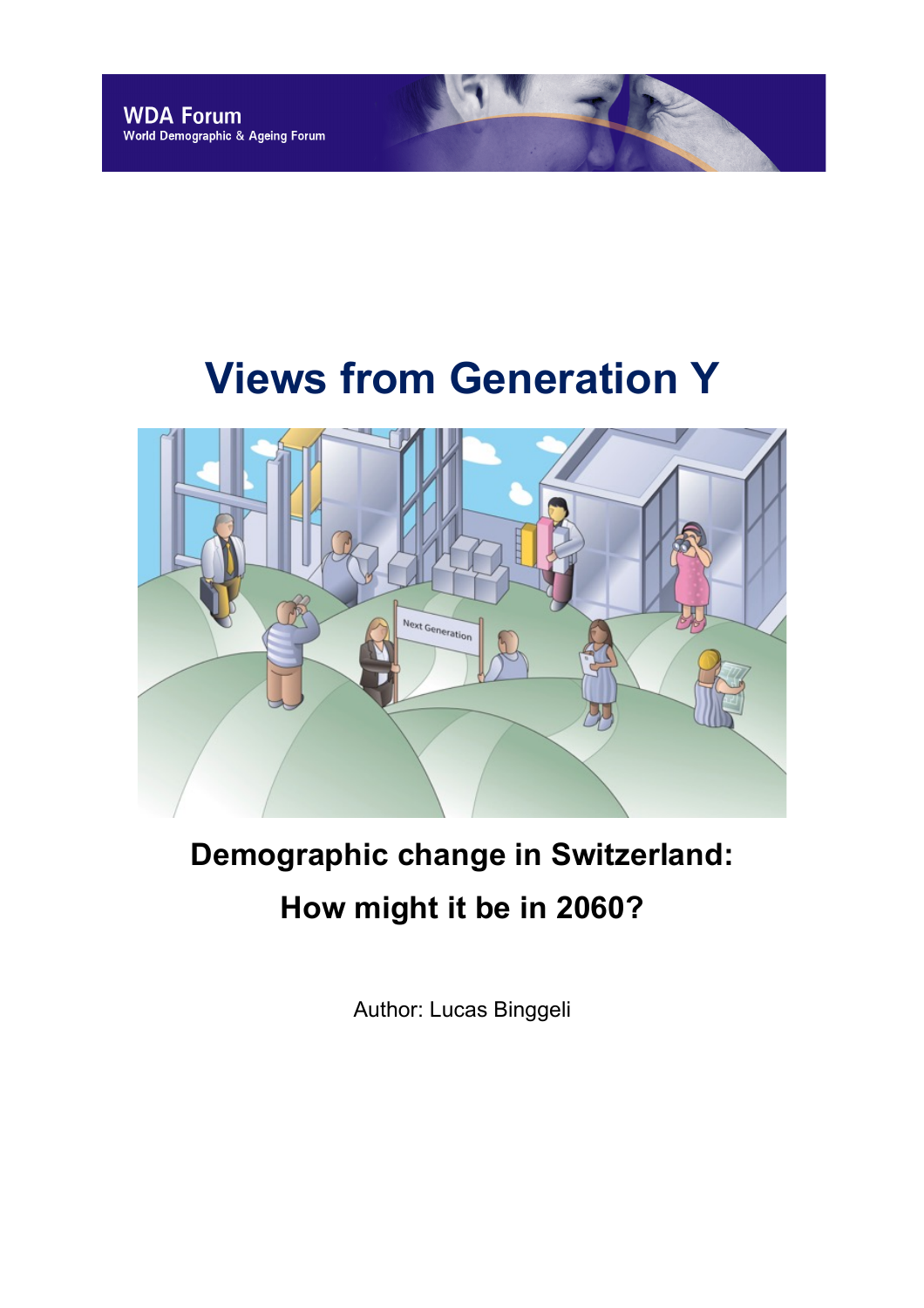### **Demographic Change in Switzerland – How might it be in 2060?**

#### **Introduction**

The 100-year life becomes reality: over half of today's children in developed countries such as the US, UK, Germany, Switzerland and France will live to crack the magic three-digit limit (University of California, Berkeley & Max Planck Institute for Demographic Research, 2017). Responsible for this longevity are three main drivers: knowledge, science and technology. They have steadily increased life expectancy over the last 200 years (Cutler, Deaton & Lleras-Muney, 2006). Whether a longer life is perceived as a gift or as a burden depends on how humanity copes with it. What is certain is that the classical 3-phase life course model of childhood, employment and retirement is outdated, and more agile solutions must be found in order to live a happy, fulfilled and financially stable life in the era of longevity (Gratton, 2011, p. 127f.).

However, there are big differences in life expectancies and associated issues among countries. Therefore, this paper focuses only on the possible implications of a 100-year life in Switzerland. To be more precise, it will examine what our future life courses could look like from now until 2060. This is the year when people born in the mid-1990s would officially retire according to today's social security system.

#### **About longevity**

Life expectancy at birth has remained relatively stable at 24 years for at least a millennium. However, since the late  $18<sup>th</sup>$  century one could observe a stable increase of two to three years every decade. With no sign of slowing down, this phenomenon is assumed to continue. A child born today in France, Italy or the US has a 50% chance of living 107 years (Gratton & Scott, 2016, p. 16f.). The main drivers of longevity are knowledge, science and technology. Innovation in these arenas leads directly to better healthcare and indirectly to higher overall productivity, which enables healthier living conditions, including better nutrition, housing and sanitation (Cutler, Deaton & Lleras-Muney, 2006). Given that, it is understandable why even today considerable inequalities can be observed between more and less developed countries. For example, in 2019 the citizens of Japan had an average life expectancy of 84 years. By contrast, the inhabitants of the Central African Republic have a life span

which is 30 years shorter. This enormous discrepancy can be explained by the high child mortality rate and poor health conditions in the Central African Republic. To clarify, many developing countries with historically low life expectancies are rapidly catching up. Today life expectancy is increasing all over the world – but with different dynamics (Roser, 2019).

#### **Longevity in Switzerland**

In 1960 life expectancy for both sexes at birth was 71.2 years; today it is 83.8 years. In 2060 it is expected to be around 92 years (Federal Statistical Office, 2019a). The combination of increasing life expectancy and stagnating birth rate is the reason for the ageing of society in Switzerland and has a significant impact on the relative age structure (Rufer & Groth, 2018). Figure 1 illustrates that in 2020 about 19% of the Swiss population are 65 years and older. This number will rise to 29% by 2060. In absolute numbers this is an increase from 1.7 million to 3.3 million elderly people and amounts to a percentage increase of 94%, i.e. almost double (Rufer & Groth, 2018 and Federal Statistical Office, 2019a).



*Figure 1: Age distribution 2020–2060 (Federal Statistical Office, 2019a)*

#### **Childhood in 2060 (0–14 years)**

The median age of Swiss citizens is estimated to be 47.8 years in 2060. This is 5 years older than in 2020 (Federal Statistical Office, 2019a). The development towards an ageing population is illustrated in Figure 1. The share of children under 14 stays stable at about 14% over those 40 years. In the same time period the relative portion of people aged 15–64 years declines from 67% to 59%. As already discussed, the population of people over 65 will increase significantly (Federal Statistical Office, 2019a).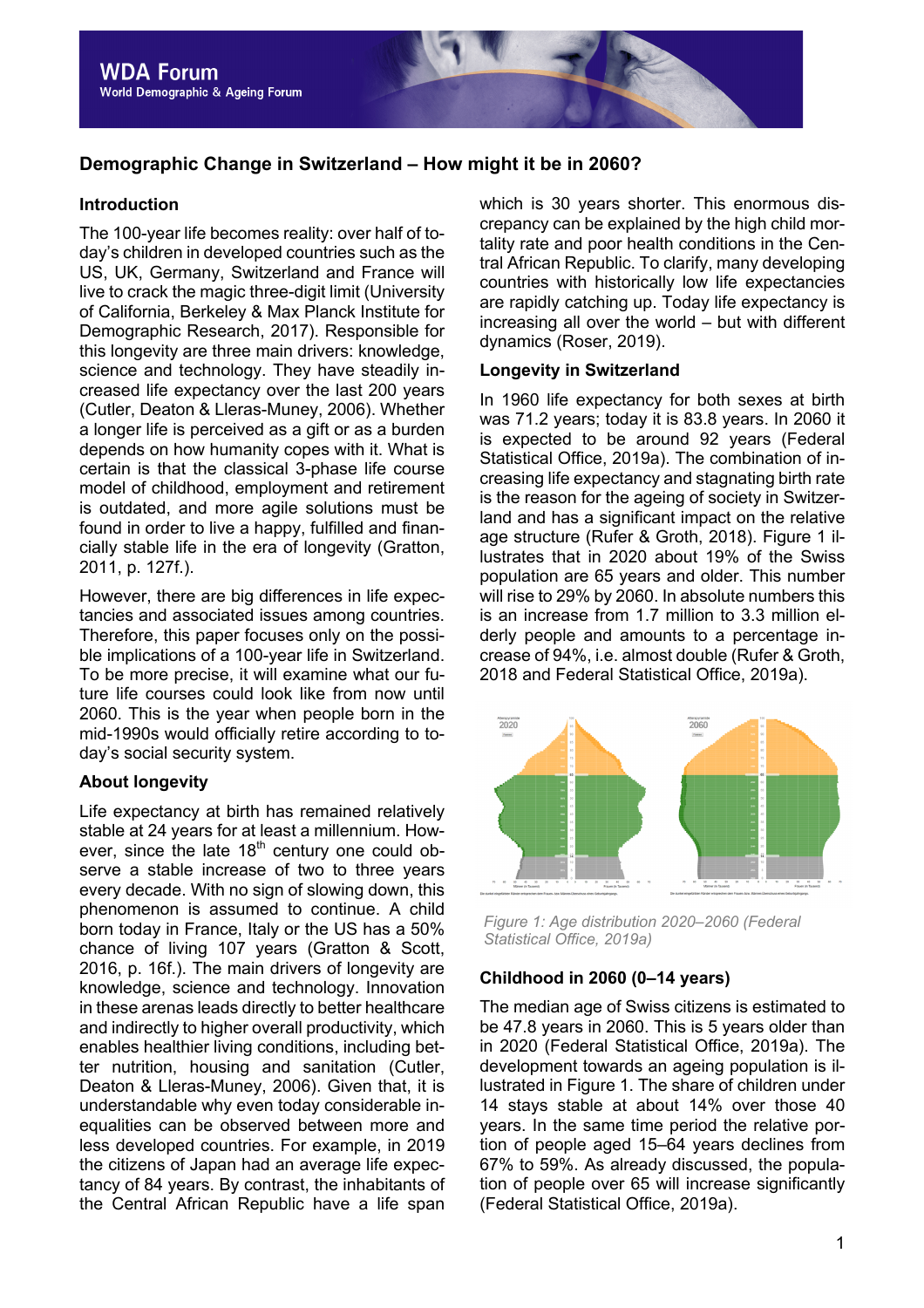This will have several implications and will transform Switzerland into a different society: more old people will be present in all situations of daily life. For example, the majority of grandparents will still be alive, active and likely to take care of their grandchildren. This could have a vast impact on the childcare system and foster a threegeneration household where both parents have a paid job. Why it is likely that both parents will work will be discussed in the section "Old adults in 2060". The topic of "longevity" could also become a part of the curriculum at school. Given that the gap between young and old will rise, children may need to learn how to interact with older people in certain situations. However, there are no studies or convincing theories that childhood will be massively affected by the new longevity.

#### **Young adults in 2060 (15–24 years)**

Every young adult must make important decisions which set the course for their future. In Switzerland, one such decision is whether to do an apprenticeship or apply for a university degree. In 1996 only 22% of the population had tertiary education; today this proportion has more than doubled. But more importantly, there is no sign that this upward trend is levelling off; it is estimated that in 2040 more than 55% of the population will hold a tertiary degree (Federal Statistical Office, 2019b). But why is this important and what does it have to do with longevity?

As already noted, it is a fact that many people will live longer. In order to finance these additional years people will most probably need to work longer and this is a very sensitive issue (Gratton & Scott, 2016, p. 47). The concept of completing education and subsequently working in a related field until retirement, without attending any major continuing education, will be thoroughly outdated in 2060 (Gratton, 2011). People will increasingly seek opportunities to change career paths during their working life and to experience new challenges in different settings. Today's Swiss education system already supports diverse career paths, but even more flexible, individual solutions will be required in 2060 (WDA Forum, 2018). A point to consider when choosing a particular education path is that due to rapid changes in technology and business environment, customer preferences will change, and new ecosystems will emerge. It is impossible to predict what the economy will look like in 2060, but it is very likely

that industries that profit from longevity will gain in importance.

Nevertheless, not all working-age people will attain a higher education level or be eager to exploit the lifelong learning idea. This has two main implications. First, there is a strong correlation between education level and life expectancy. In Switzerland, the gap is estimated to be at least 5 years (OECD, 2017). Secondly, the social gap between educated and less educated people will become more significant and will threaten the desired cohesion of the country.

#### **Adults in 2060 (25–65 years)**

Adults in 2060 will face many additional issues due to their 100-year life. Saving for retirement will become more critical, periods of work will become more demanding and job requirements will change repeatedly over time. However, it would be misleading to focus only on financial aspects and classify adults purely as production assets who make sure that the economy does not collapse (Gratton & Scott, 2016, p. 67). Without a doubt money is important, but for most people a rewarding life also includes supportive friends, a great family, and good physical and mental health. There are different concepts that try to explain how happiness in life is defined and how one can achieve it (Rufer & Groth, 2018). The compelling approach of Gratton and Scott focuses on how to plan a long, happy and productive life in the era of longevity. They state that the key will be to find a balance between money and so-called intangible assets, as this creates substantial synergies (Gratton & Scott, 2016, p. 67ff.). Examples of intangible assets include relationships, skills, knowledge, mental and physical health.



*Figure 2: Median age distribution 2020–2060 (Federal Statistical Office, 2019a)*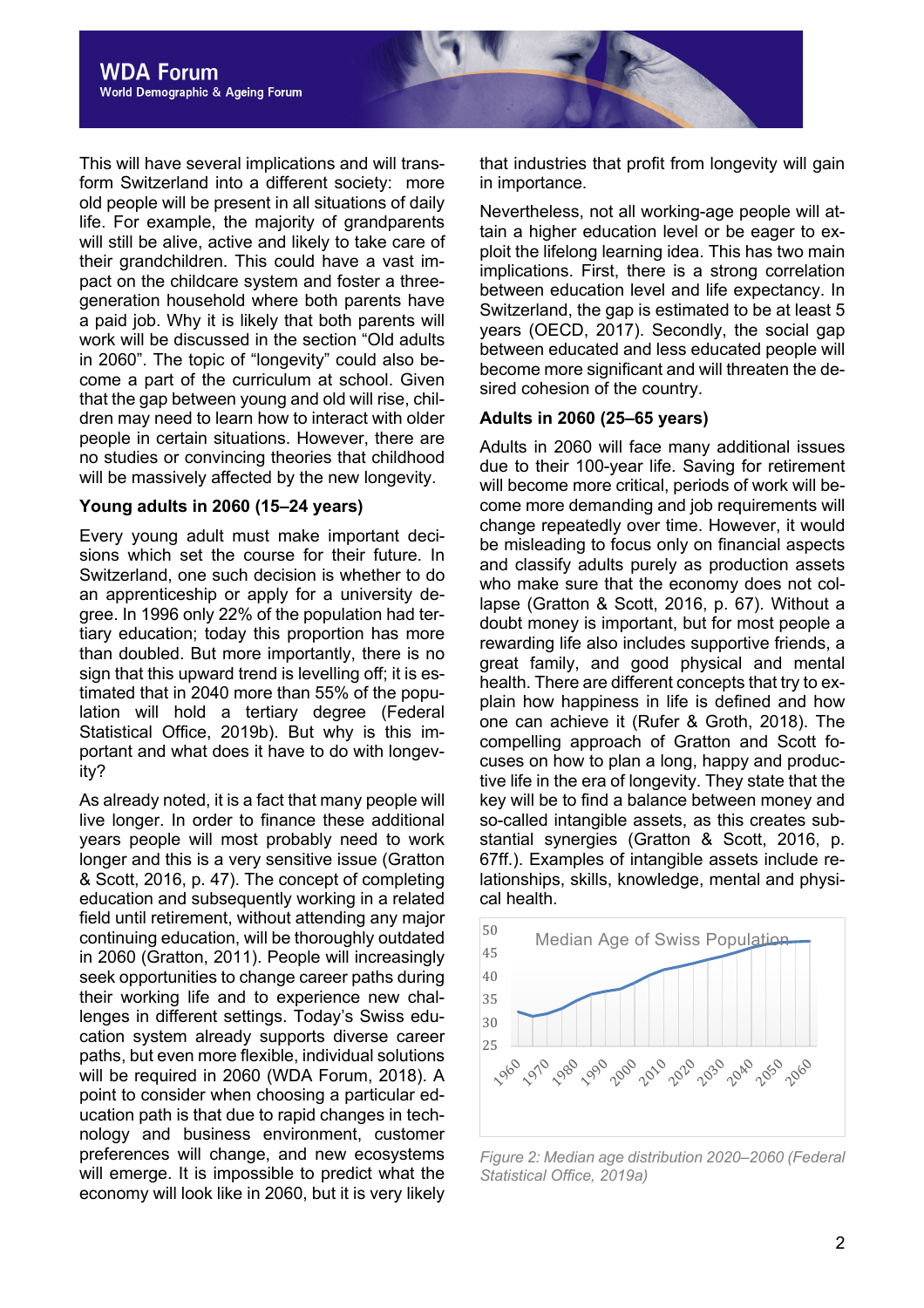The political system is another intangible asset. As seen in Figure 2, the median age of Swiss citizens is estimated to be 48 years in 2060 (Federal Statistical Office, 2019a). When excluding people without the right to vote the mean would rise to over 55 years. This could lead to a political system that does not appropriately represent the concerns of younger citizens. For example, votes on long-term investments and reforms that lead to a reduction of pensions could be rejected since older people – who have the majority of voting rights – have other political preferences (Winkler, 2015). A current example can be observed in the vote on Brexit. Most people under 40 years wanted to stay in the EU, while citizens over 40 years had the tendency to vote to leave (Umunna, 2018).

A solution to this societal challenge could be to cluster voters into three age groups (e.g. 18–30 years, 31–50 years, 51+ years). Each group would have 1/3 of the voting power and therefore the votes of younger citizens would be given more weight.

#### **Old adults in 2060 (66–80 years)**

One of the most critical questions regarding a longer life is how to finance it. Today's retirement system with its three pillars was established in 1972 and is enshrined in the federal constitution. It was composed with the age structure of that time in mind. In 2060 there will be relatively more retirees and relatively fewer people of productive working age compared to the early 1970s (Federal Statistical Office, 2019a). This demographic shift brings the current system to its limits and new approaches must be found. The two most likely solutions are to increase retirement age or to encourage people to save more assets during their time in employment (Gratton & Scott, 2016, p. 27f.).



*Figure 3: Savings rate, pension replacement rate and retirement age for a 100-year life (Gratton & Scott, 2016, p. 42)*

Figure 3 shows how much capital individuals would have to save in order to get a certain percentage of their average labour income at a certain retirement age, in a 100-year life scenario. According to this calculation a person who intends to retire at 65 years would have to save 25% of his/her monthly income during his/her entire working life in order to get a pension which is as high as 50% of his/her final salary (Gratton & Scott, 2016, p. 41f.). As saving such a considerable amount during the entire working life is unfeasible for most people (e.g. low-income employees) the option of a longer work life will become more probable. It is important to understand that Swiss people will age healthier than ever before. This means elderly people will still be in good mental and physical shape and therefore will be capable of working productively for longer than ever before (O'Connor, 2016). This does not mean that citizens must work a full-time job until 80 in order to finance their retirement. The advantages of more flexible working models, where people can reduce their workload and retire gradually, include more personal autonomy and control. New models can also foster intrinsic motivation (Span, 2018). Another approach would be a retirement defined by contribution years or type of work instead of determined by a fixed age. This would benefit people with a lower education level such as construction workers or other physically hard-working people, who could retire earlier than highly educated people who most often do not have physically demanding jobs (Fischer, 2019).

#### **Pensioners in 2060 (81–120 years)**

In comparison to 2020, citizens in 2060 will have on average a decade longer to live (Gratton & Scott, 2016, p. 16f.). This implies that pensioners will still be spry as they enter the last stage of their life.

In the last few years, companies have become more aware of this profitable customer segment and offer, for example, travel arrangements that are adjusted to the needs of these pensioner cohorts (IBISWorld, 2017).

Furthermore, non-medical service providers are on the rise and help elderly people to age with dignity. Special senior apartments and caregivers are just two examples (Groth, 2013). It is likely that in 2060 the range of services will be even more diverse.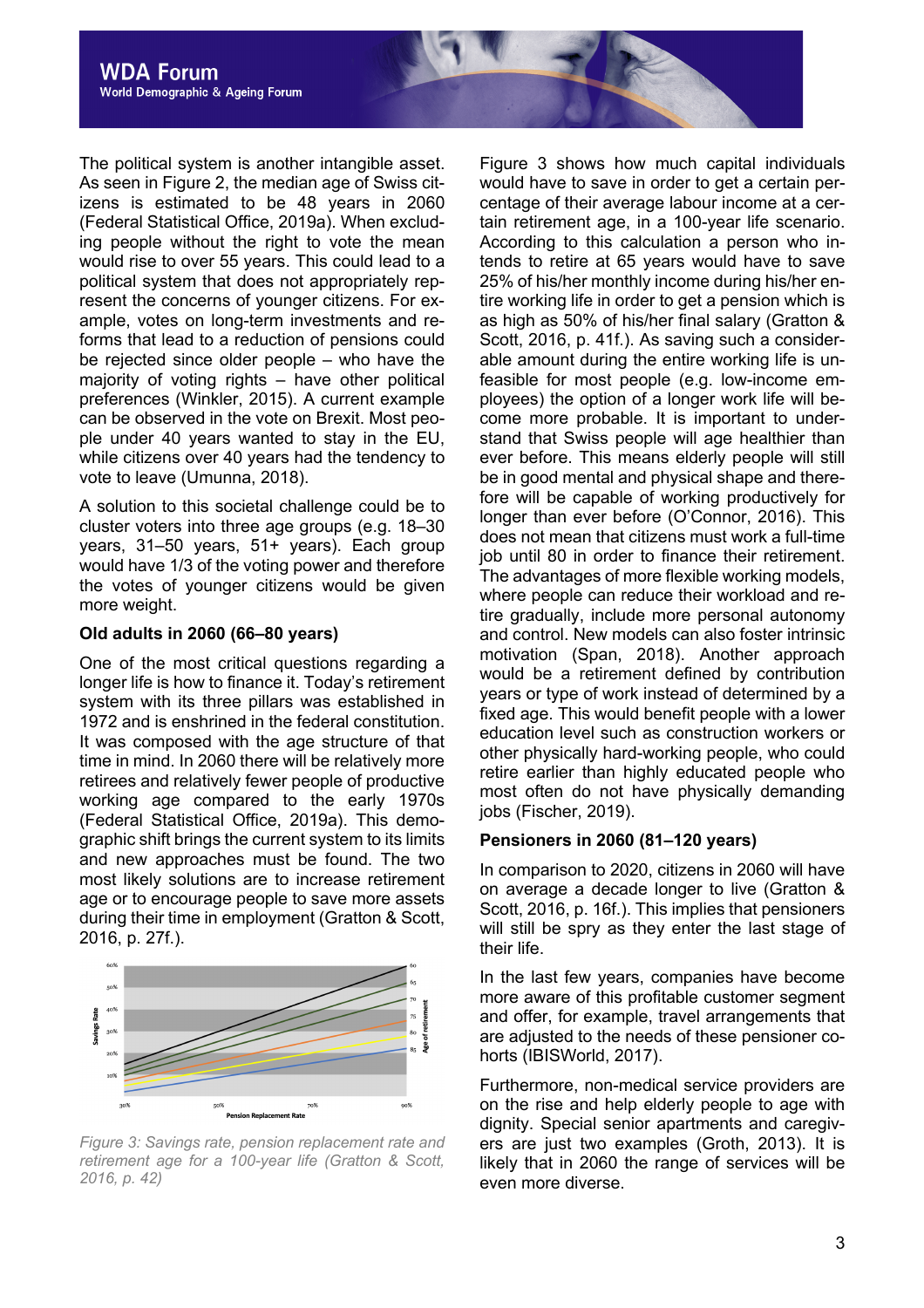But there are also downsides. Scholars observe that family ties are weakening and note that taking care of older family members is often perceived as a burden (Groth, 2013). Chronic diseases like dementia affect not only the sick person but also his/her whole social circle. To witness a close person losing control is often described as heartbreaking. Additionally, there are high financial costs that must be covered either by the state or through public sources (Groth, Klingholz & Wehling, 2009).

#### **Conclusion**

Longevity has effects on all stages of our lives and will change the absolute and relative age structure of Switzerland. This has various implications: children can spend more time with their grandparents and young adults will have the opportunity to change career paths much more frequently than ever before. To finance longevity in a sustainable manner new retirement models must be found and adapted to the needs of an older workforce. However, it is not only capital that is needed to live a longer life, but also intangible assets such as supportive friends, a great family, and good physical and mental health.

In the future, pensioners will still be active and non-medical service providers will offer a wide range of services. Due to weaker family ties and the increasing risk of suffering from a severe disease, it is likely that public institutions will have to take care of retirees at the end of their life. These costs must be covered by the state or through public sources.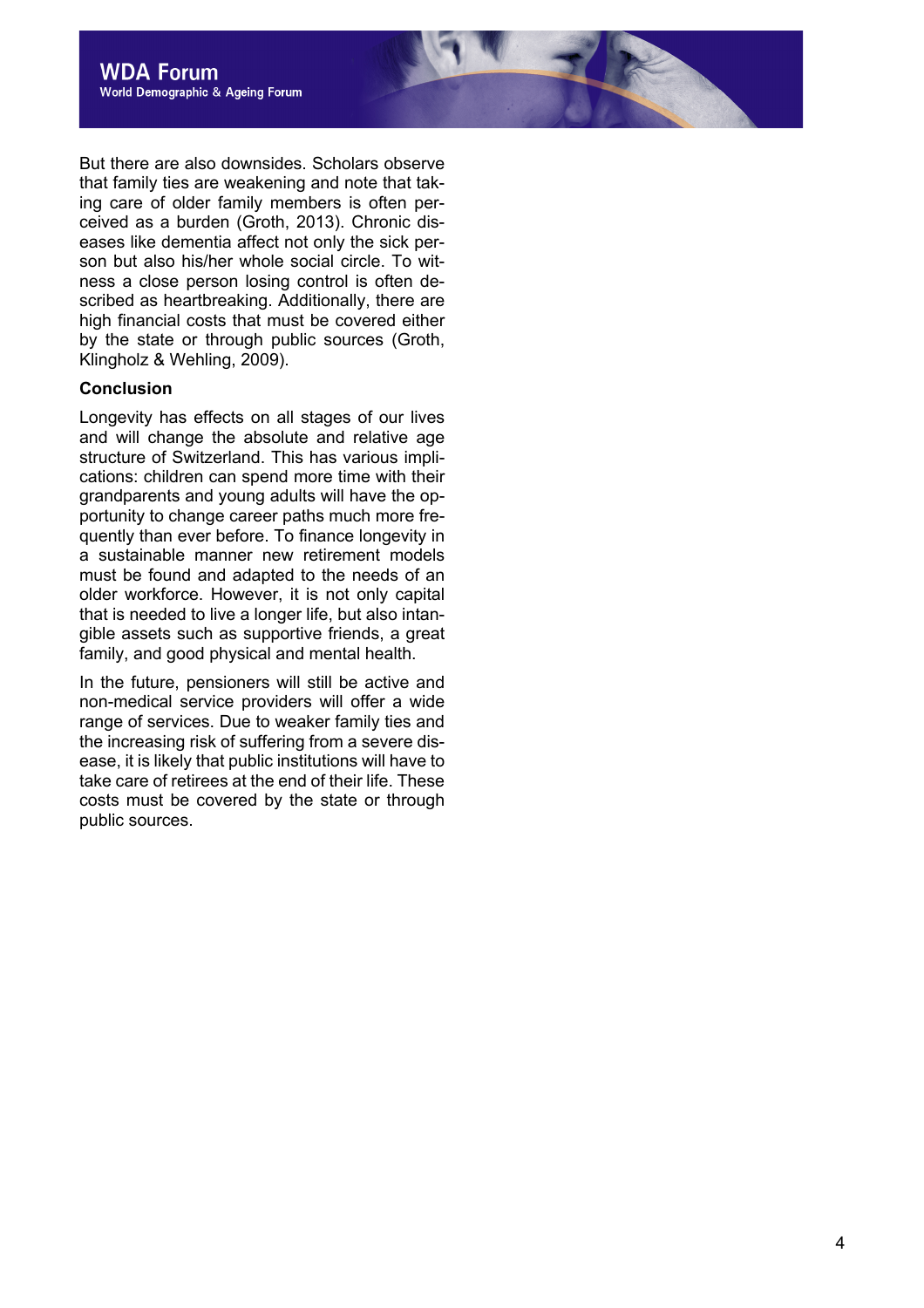#### **Key References**

- Cutler, D., Deaton, A., & Lleras-Muney, A. (2006). "The determinants of mortality." *Journal of Economic Perspectives*, 20 (3): 97–120.
- Federal Statistical Office. (27 October 2019a). "Population change scenarios for Switzerland." Retrieved from mediastat.admin.ch: https://www.mediastat.admin.ch/animated/chart/01pyramid/ ga-q-01.03.02-dashboard.html
- Federal Statistical Office. (29 October 2019b). "Scenarios for the population's educational level." Retrieved from bfs.admin.ch: https://www.bfs.admin.ch/bfs/en/home/st atistics/education-science/systemscenarios/scenarios-populationlevel.html
- Fischer, P. A. (31 October 2019). "Und was ist, wenn wir bald 110-jährig werden?" Retrieved from NZZ: https://www.nzz.ch/wirtschaft/und-wasist-wenn-wir-bald-110-jaehrig-werdenld.1518513
- Gratton, L. (2011). *The shift: The future of work is already here.* London: Collins.
- Gratton, L., & Scott, A. (2016). *The 100-year life: Living and working in an age of longevity.* London: Bloomsbury.
- Groth, H. (11 December 2013). "Eine Frage der Würde." Retrieved from Demographic Challenge: http://www.demographicchallenge.com/demographic-change-inswitzerland.html
- Groth, H., Klingholz, R., & Wehling, M. (2009). "Future demographic challenges in Europe: The urgency to improve the management of dementia." *The WDA – HSG Discussion Paper Series on Demographic Issues.*
- IBISWorld. (17 November 2017). "Booming: Industries benefiting from the aging population." Retrieved from IBISWorld: https://www.ibisworld.com/industryinsider/analyst-insights/boomingindustries-benefiting-from-the-agingpopulation/
- O'Connor, P. A. (30 November 2016). "A 100 year life and what it means for the world of work." From PWC: https://pwc.blogs.com/the\_people\_agen da/2016/11/a-100-year-life-and-what-itmeans-for-the-world-of-work.html retrieved
- OECD. (2017). *Life expectancy by sex and education level.* Paris: OECD Publishing.
- Roser, M. (23 October 2019). "Life expectancy." Retrieved from Our World in Data: https://ourworldindata.org/lifeexpectancy
- Rufer, N., & Groth, H. (June 2018). "'Ein gelingendes Leben' - Was ist darunter zu verstehen?" Retrieved from Demographic Challenge: http://www.demographicchallenge.com/files/downloads/7b7e1be 7d2e88b7dac7d5a7cf2ac32a4/eingelingendes-leben\_paper.pdf
- Span, P. (30 March 2018). "Many Americans try retirement, then change their minds." Retrieved from *The New York Times*: https://www.nytimes.com/2018/03/30/he alth/unretirement-work-seniors.html
- Umunna, C. (25 June 2018). "When you see how different generations voted in the Brexit referendum, you realise how important it is to change perspectives." Retrieved from *The Independent*: https://www.independent.co.uk/voices/p olitics-generation-uk-brexit-labourconservatives-young-votea8416271.html
- University of California, Berkeley & Max Planck Institute for Demographic Research. (2017). Human Mortality Database. Berkeley, USA.
- WDA Forum. (2018). Online Survey. *225 Personen der Generation X in der Schweiz*.
- Winkler, H. (18 June 2015). "How will ageing populations affect politics?" Retrieved from World Economic Forum: https://www.weforum.org/agenda/2015/0 6/how-will-ageing-populations-affectpolitics/